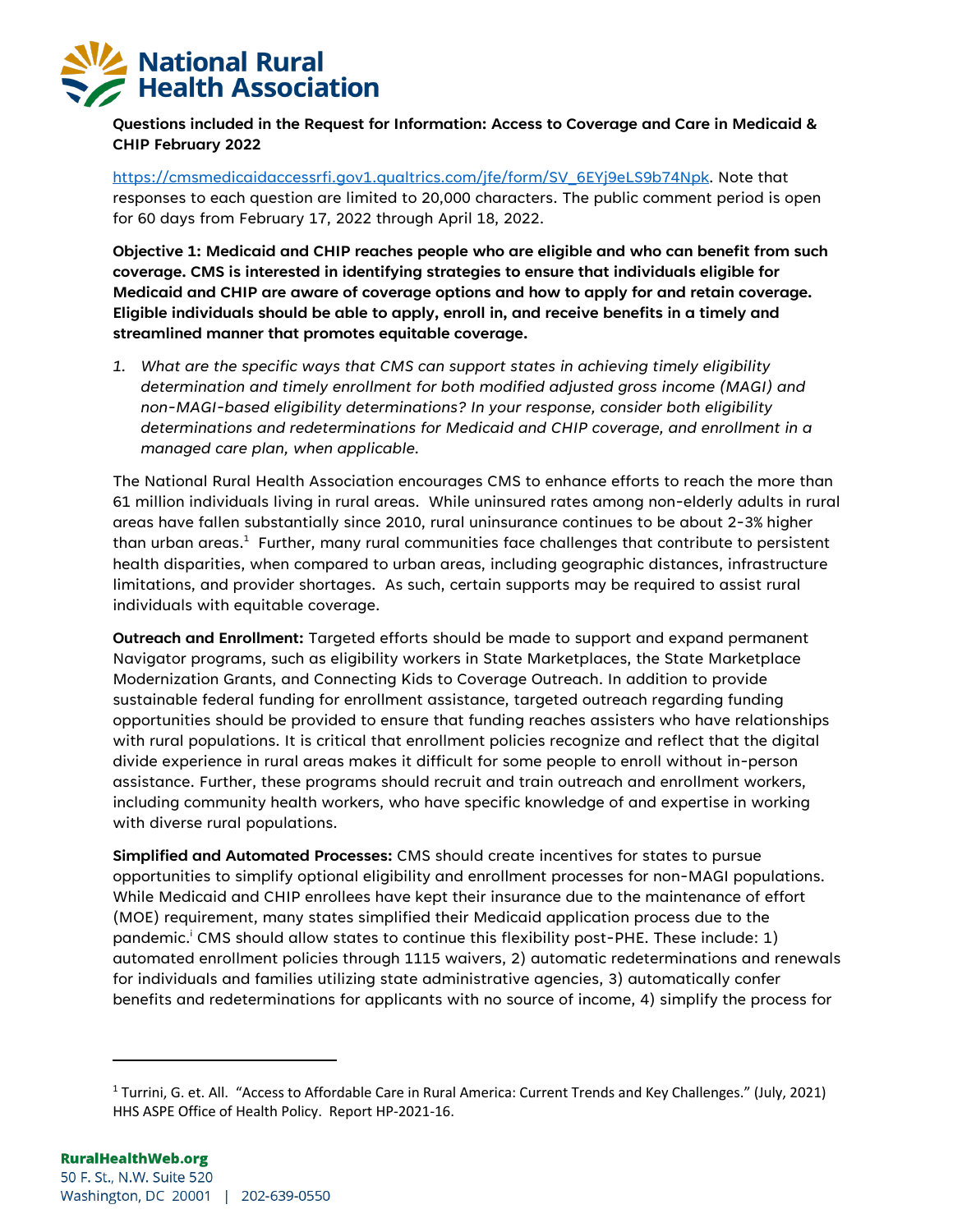beneficiaries to update their information, 5) make redetermination data information widely available, and 6) pre-populating the renewal form.

*2. What additional capabilities do states need to improve timeliness for determinations and enrollment or eligibility processes, such as enhanced system capabilities, modified staffing arrangements, tools for monitoring waiting lists, or data-sharing across systems to identify and facilitate enrollment for eligible individuals? Which of these capabilities is most important? How can CMS help states improve these capabilities?* 

Financing new or expanded infrastructure and technology can be a challenge for rural states and rural providers given resource limitations. As such, CMS should support enrollment and eligiblity processes improve capabilities through the following mechanisms.

- Align enrollment and eligiblity process with existing federal grant programs (e.g., Health Resources and Services Administration and CMMI) to maximize resources providing technical assistance to rural providers ready to transition to new payment systems.
- Provide support through resources such as outreach and enrollment workers (as mentioned above) and call center support.
- Extend federal data infrastructure to increase electronic verification by Medicaid and CHIP, preventing paperwork-driven denials and terminations, including access to resources such as the IRS's Data Retrieval Tool (DRT) and the National Directory of New Hires (NDNH).
- Develop easy-to-use systems that contain clear requirements and instructions with system capability enhancements including: 1) site and the patient to electronically submit all applications, 2) interoperability across EHR vendors on insurance status and eligibility, and 3) development of a single system for all program data submissions.
- Support for multiple languages, beneficiaries with limited health literacy and patients with limited digital resources.
- Encourage use of Enhanced Funding for Eligibility and Enrollment Systems to help support population health management and financial risk management technologies and staff training.
- Encourage use of the Medicaid Innovation Accelerator Program to support states in four function areas: payment modeling and financial simulations, data analytics, performance improvement, and quality measurement.
- *3. In what ways can CMS support states in addressing barriers to enrollment and retention of eligible individuals among different groups, which include, but are not limited to: people living in urban or rural regions; people who are experiencing homelessness; people who are from communities of color; people whose primary language is not English; people who identify as lesbian, gay, bisexual, transgender, queer, or those who have other sexual orientations or gender identities (LGBTQ+); people with disabilities; and people with mental health or substance use disorders? Which activities would you prioritize first?*

Medicaid plays a central role helping to fill gaps in private coverage in rural areas. Private insurance accounts for the largest share of health coverage among individuals in rural areas. However, nonelderly individuals in rural areas have a lower rate of private coverage compared to those in urban and other areas, reflecting greater employment in jobs that do not offer employer-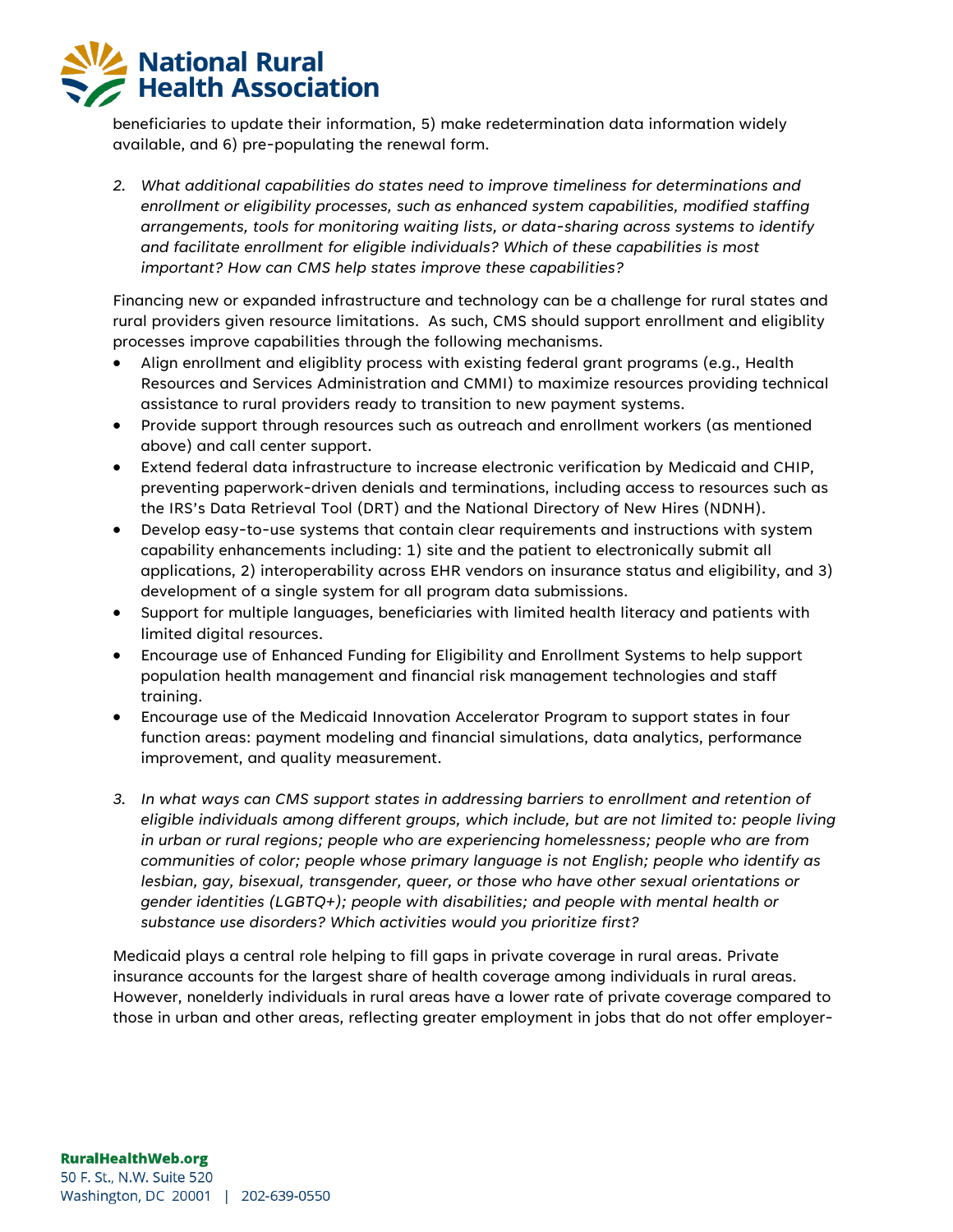

sponsored health insurance and the lower labor force participation rate in rural areas. Medicaid helps fill this gap in private coverage. $^2$ 

Since rural recipients are more likely to rely on Medicaid as their source of insurance coverage, any changes in eligibility or simplify the application process could positively affect rural communities. CMS and state governments should analyze the impact of eligibility changes on rural communities prior to implementation. CMS should encourage or require states to increase the number and type of sites of care in which people can obtain presumptive eligibility, including community health centers, rural health clinics, and rural hospitals.

It is important to understand that barriers to enrollment and retention are not the same across each community. CMS should assess unique access and retention barriers for each prioritized group using available data. Specifically, CMS should create more incentives for States, Managed Care Organizations, and providers to adopt strategies and care models to address SDOH and support the whole-person model approach. Rural Medicaid recipients must be treated equitably by managed care and consumer-choice programs. Further, given the size and poverty level of the rural elderly and disabled populations, coordination of benefits and enrollment into available programs for dual-eligible beneficiaries should be given greater priority.

*4. What key indicators of enrollment in coverage should CMS consider monitoring? For example, how can CMS use indicators to monitor eligibility determination denial rates and the reasons for denial? Which indicators are more or less readily available based on existing data and systems? Which indicators would you prioritize?*

The National Rural Health Association recommends the following monitoring actions to better help understand enrollment trends:

- **Critical analysis of those who are not enrolled.** Given the higher rates of uninsurance in rural, versus urban, areas CMS should work with state to analyze data for who is eligible and who is enrolled and do targeted outreach to those who are not enrolled in rural areas. This should include geo-mapping of where eligible-yet-unenrolled populations live and direct targeted outreach and resources to those communities.
- **Equity issue:** CMS should require states to track and report disaggregated data by race/ethnicity, geographic location, and gender identity, to include reasons for and rate of denials, timeliness of application re/determination, and methods of contact/application. States should also report on location and quality of enrollment center and enrollment assisters/outreach efforts.

**Objective 3: Whether care is delivered through fee-for-service or managed care, Medicaid and CHIP beneficiaries have access to timely, high-quality, and appropriate care in all payment systems, and this care will be aligned with the beneficiary's needs as a whole person. CMS is seeking feedback on how to establish minimum standards or federal "floors" for equitable and timely access to providers and services, such as targets for the number of days it takes to access services. These standards or "floors" would help address differences in how access is defined, regulated, and monitored across delivery systems, value-based payment arrangements, provider type (e.g., behavioral health, pediatric subspecialties, dental, etc.), geography (e.g., by specific state regions and rural versus urban), language needs, and cultural practices.** 

<sup>2</sup> https://www.kff.org/medicaid/issue-brief/the-role-of-medicaid-in-rural-america/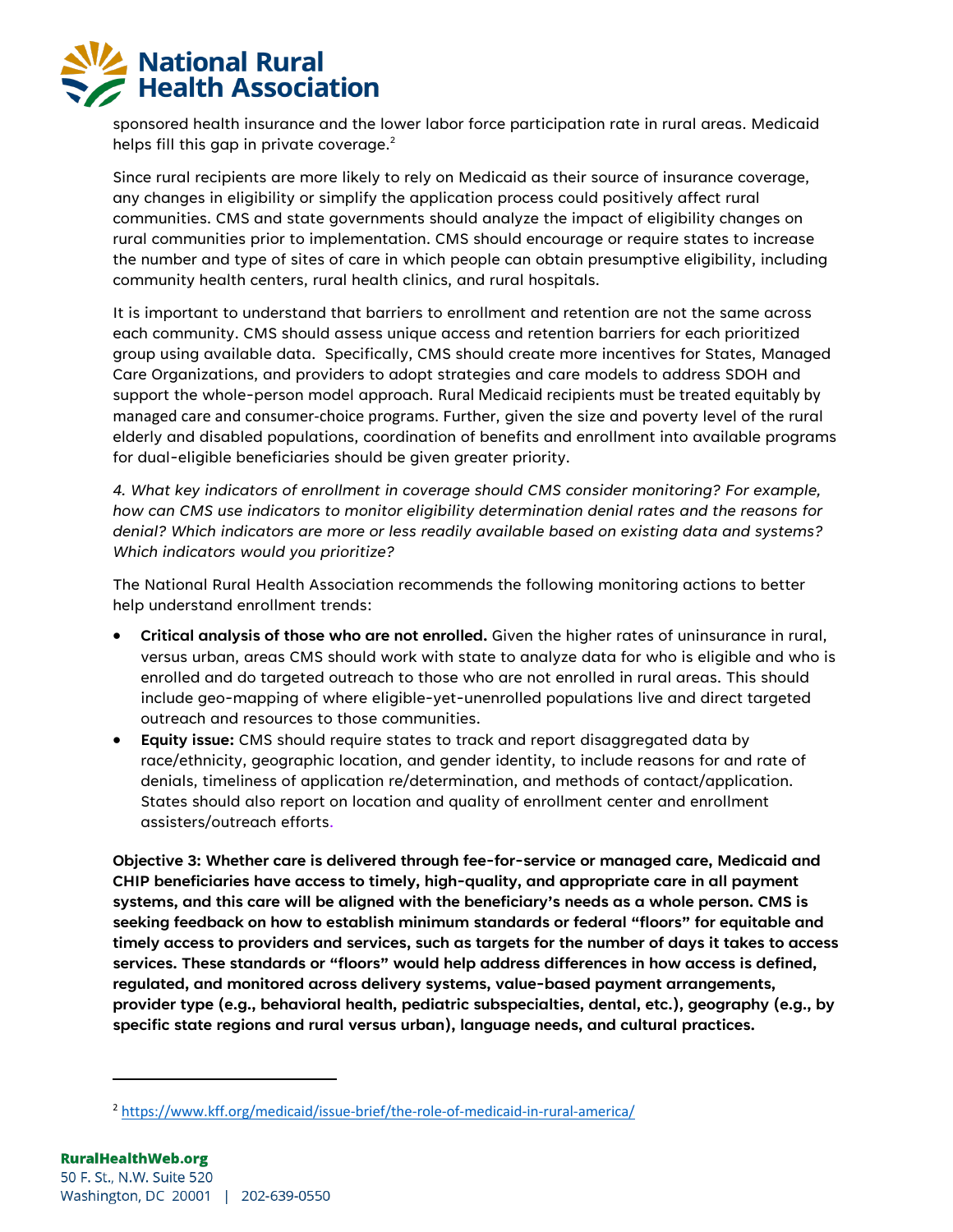*1. What would be the most important areas to focus on if CMS develops minimum standards for Medicaid and CHIP programs related to access to services? For example, should the areas of focus be at the national level, the state level, or both? How should the standards vary by delivery system, value- based payment arrangements, geography (e.g., sub-state regions and urban/rural/frontier areas), program eligibility (e.g., dual eligibility in Medicaid and Medicare), and provider types or specialties?*

**The Need for Specific National Standards in Managed Care and Fee-for-Service**. Medicaid provider networks have long been narrower than those other coverage types and reliant on rural safety net hospitals, rural community health centers, and rural health clinics. As Medicaid has grown to become the largest health coverage program in the United States, these narrow networks are problematic. CMS should reinstate the time and distance standards weakened in the last administration and specify specific national time and distance minimums applicable in all states to ensure adequate access for rural beneficiaries. As a first step, National Rural Health Association suggests that CMS begin to measure rural primary care access and investment for each state Medicaid program. When determining adequate access to care, the assessment should include travel time and actual geographic access. It should also be structured to reflect whether the area is urban or rural, the cost and availability of transportation, and provider capacity. Each of these considerations factors into whether the patient can access services from the provider within a certain amount of time, which may vary depending on the services the patient needs and the patient's condition.

**Equity for Services.** There should be equity of Medicaid benefits across medical, oral health, and behavioral health benefits. Particular attention needs to be given to the disparities in health that affect rural populations and often Medicaid beneficiaries most specifically. CMS and states should implement several network adequacy standards to oversee compliance to ensure that families have adequate access to the mental health and substance use services to which they are legally entitled, including the following key principles for network adequacy in behavioral health care.

- Require that plans have sufficiently available providers and treatment facilities for both substance use disorders and mental healthcare, and track compliance separately for those two conditions.
- Ensure that care is available across the continuum, including for emergency and urgent, inpatient, residential, outpatient, and home- and community-based services.

**Support for Access.** Where standards are inadequate, CMS should work to ensure access while some critical health care services, like dental care for adults, remain optional for states to cover. While CMS cannot require states to cover these services without Congressional action, we encourage CMS to provide guidance and/or incentives to states encouraging them to take up options like covering comprehensive dental care of adults.

- Federal policies should continue to support advances in telemedicine as a tool to expand access and ensure adequate reimbursement for telemedicine services.
- In order to promote improvements in rural transportation for Medicaid beneficiaries, CMS should assess whether states are adequately addressing the requirements of the Medicaid program to provide non-emergency medical transportation benefits.

*3. How could CMS consider the concepts of whole person care or care coordination across physical health, behavioral health, long-term services and supports (LTSS), and health-related social needs when establishing minimum standards for access to services? For example, how can CMS*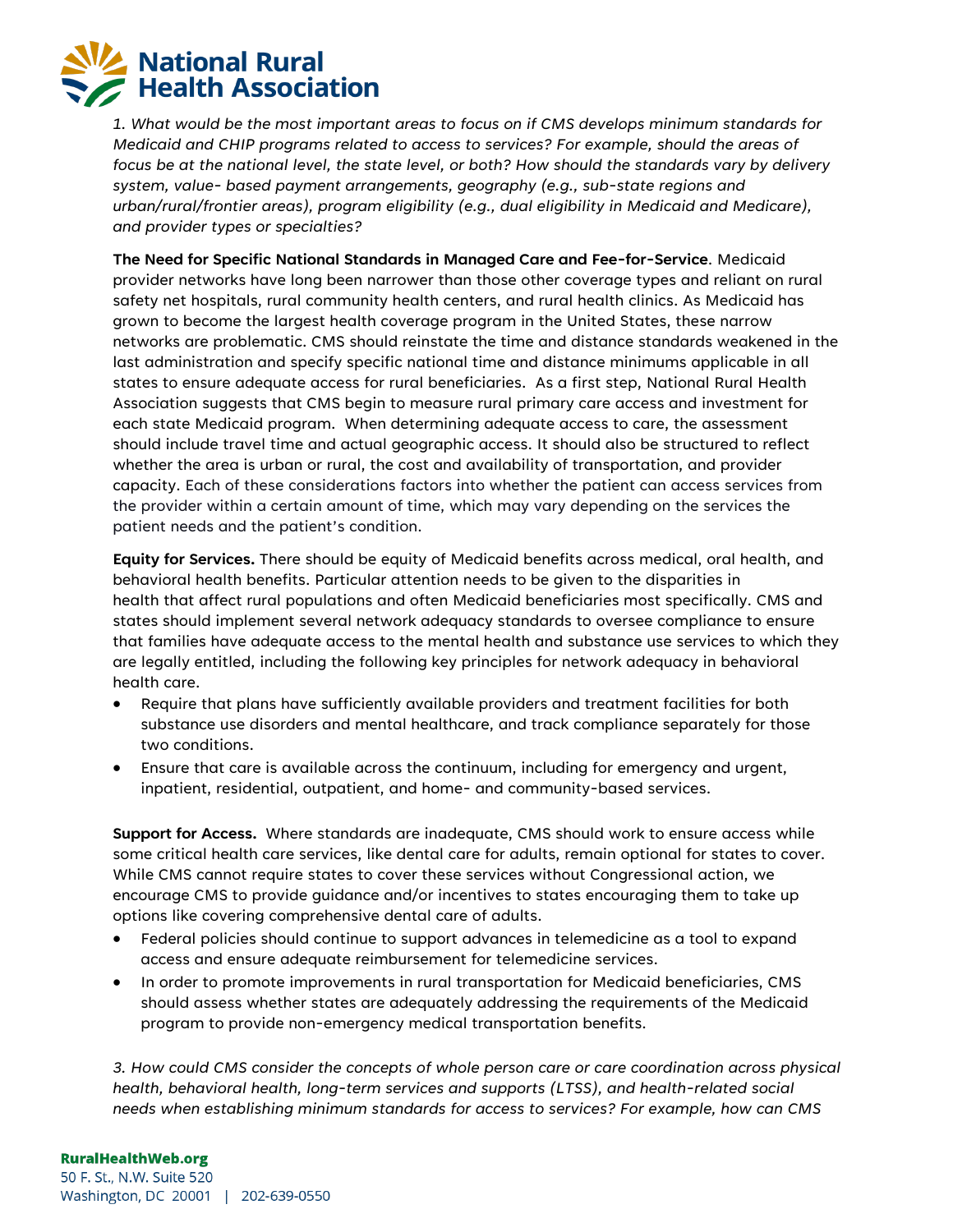*and its partners enhance parity compliance within Medicaid for the provision of behavioral health services, consistent with the Mental Health Parity and Addiction Equity Act? How can CMS support states in providing access to care for pregnant and postpartum women with behavioral health conditions and/or substance use disorders? What are other ways that CMS can promote whole person care and care coordination?* 

Adequate Medicaid access provided at sustainable state and federal costs will require reductions in waste, redundancies, and inadequate community level collaboration. To ensure improvements in rural systems of care for children, coordination should be improved between Medicaid and the State Children's Health Insurance Program (SCHIP). Further, expanded multi-organizational collaboration should be encouraged, if not required, to advance the development of sustainable, integrated community health strategies for Medicaid populations. Additional support may be needed for public health and other initiatives that will foster the expansion of preventive services to rural Medicaid populations. Reimbursement structures need to adequately compensate providers for these services and collaboration between public health entities and providers needs to be fostered.

**Oral health**. In addition to the types of services mentioned in this question, oral health is part of whole person care. Poor oral health has known effects on chronic conditions, other diseases, the outcomes of surgery, pregnancy outcomes, a child's ability to learn, a person's ability to find work, and more. In addition, medications commonly used for physical and mental illness can cause dry mouth and exacerbate oral health conditions if doctors fail to educate patients and mitigate this. When reviewing waiver requests, for example, we urge CMS to ask states how they plan to integrate oral health care and educate practitioners about disease linkages.

**Same-Day Billing**. CMS should encourage or require states to eliminate policies that prohibit same day billing by behavioral and physical health providers.

**Full Range of Maternal Health Providers for pregnant and post-partum women**. CMS should leverage guidance to support states to reimburse culturally rooted certified nurse midwife (CNM) and doula care to assist pregnant and postpartum people. CMS should also encourage states to provide full Medicaid reimbursement of culturally competent CNM. States and/or CMS should recruit an advisory council that includes people from rural, indigenous, and diverse communities to help inform how these providers are best supported.

**Chronic Disease Management.** Medicaid reimbursement should support chronic disease management and case management programs for Medicaid beneficiaries that improve quality and continuity of care while achieving cost savings. Issues that may be unique to rural populations need more focused assessment. Case management can be particularly beneficial to rural beneficiaries who may need additional assistance identifying providers and in obtaining medically necessary transportation.

*5. What are specific ways that CMS can support states to increase and diversify the pool of available providers for Medicaid and CHIP (e.g., through encouragement of service delivery via telehealth, encouraging states to explore cross-state licensure of providers, enabling family members to be paid for providing caregiving services, supporting the effective implementation of Early and Periodic Screening, Diagnostic and Treatment (EPSDT) benefits, implementing multipayer value-based purchasing initiatives, etc.)? Which of these ways is the most important?* 

Washington, DC 20001 | 202-639-0550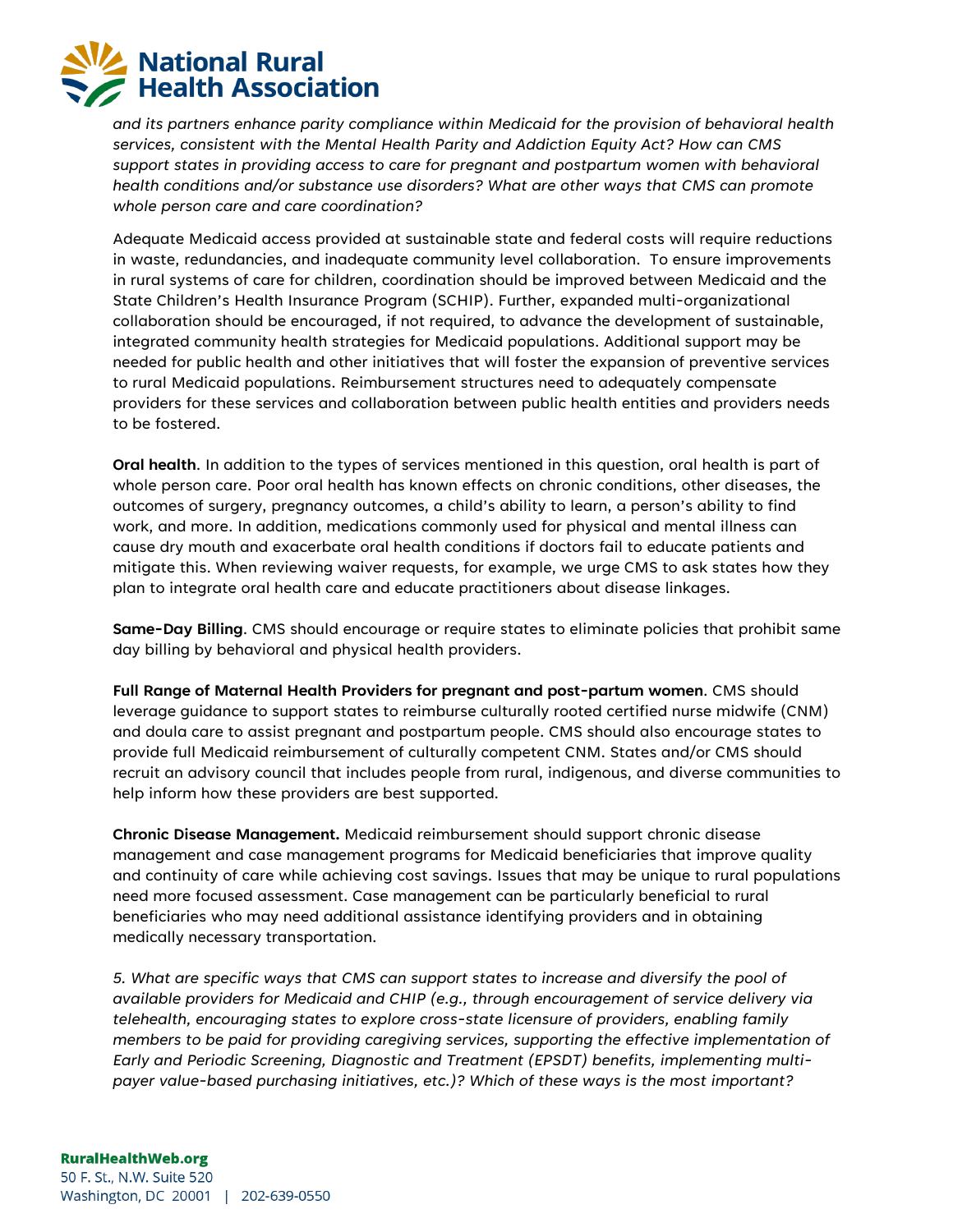

Given the profound challenges of recruiting to rural communities, the definition of eligible providers should be expanded to cover all types of primary care, mental health, and oral health providers and to include general surgery (an increasing critical shortage category). Given the need for more rural providers to ensure adequate Medicaid access, training programs for physicians, dentists, advanced practice nurses, registered dental hygienists, and pharmacists should be expanded. There should be particular attention to coordination with educational programs that commit to expanding rural training in settings that provide care to Medicaid recipients and the uninsured, and that demonstrate success in achieving additional rural placements in proportion to funding.

**Support for Primary Care.** The training of primary care professionals is focused on the health of the whole person, rather than one aspect of health, disease state or bodily system. This makes primary care teams are uniquely positioned to coordinate across physical health, mental health services, substance use disorder care, and social care. However, neither the current level of primary care payment for primary care nor the predominant fee-based payment methodology adequately supports this sort of coordination. To ensure primary care practices have the necessary resources to support whole-person care, Medicaid, working in tandem with other payers, should change both how and how much primary care is reimbursed.

**Home-and Community-based Services.** Long waiting lists for home- and community-based services have been problematic in many rural areas, both because of caps on available slots and due to shortages of caregivers. Some states do not pay family members to provide care, even when doing so could alleviate burdens for many families. CMS should either mandate that states include family caregivers in their home- and community-based workforces, or at a minimum, make this the default option in state plan and waiver documents.

**Community Health Workers (CHWs) and Case Managers:** CHWs are frontline public health workers who are trusted members of and/or have an unusually close understanding of the rural community served. This trusting relationship enables a CHW to facilitate access to services and improve the quality and cultural competence of service delivery by serving as an intermediary between health and social services and the rural community. CHWs also build individual and community capacity by increasing health knowledge and self-sufficiency through a range of activities, such as outreach, community education, informal counseling, social support, and advocacy. Case managers perform a similar function, such as making referrals and providing follow-up, facilitating transportation to services and helping to address other barriers to services, and informing people and systems about community assets and challenges. To promote wholeperson care and achieve health equity, CMS should better support the full range of services provided by community health workers (CHWs). Medicaid policy should provide adequate funding, meaningful quality guardrails, and assurance that CHW roles and identities are preserved and not over-medicalized.

**Pharmacists:** Pharmacists are currently not recognized as providers and thus, their services are not reimbursed. Pharmacists help enhance patients' health literacy through providing clinical medication management assistance and support on chronic disease management, especially in rural areas where access to providers may be limited. Adding them to the providers list would allow them to serve as better partners with health centers to fill gaps in care.

**Allied Health Providers:** CMS should encourage states to reimburse for more allied health professional to increase the available number of health care professionals available to serve

### **RuralHealthWeb.org** 50 F. St., N.W. Suite 520 Washington, DC 20001 | 202-639-0550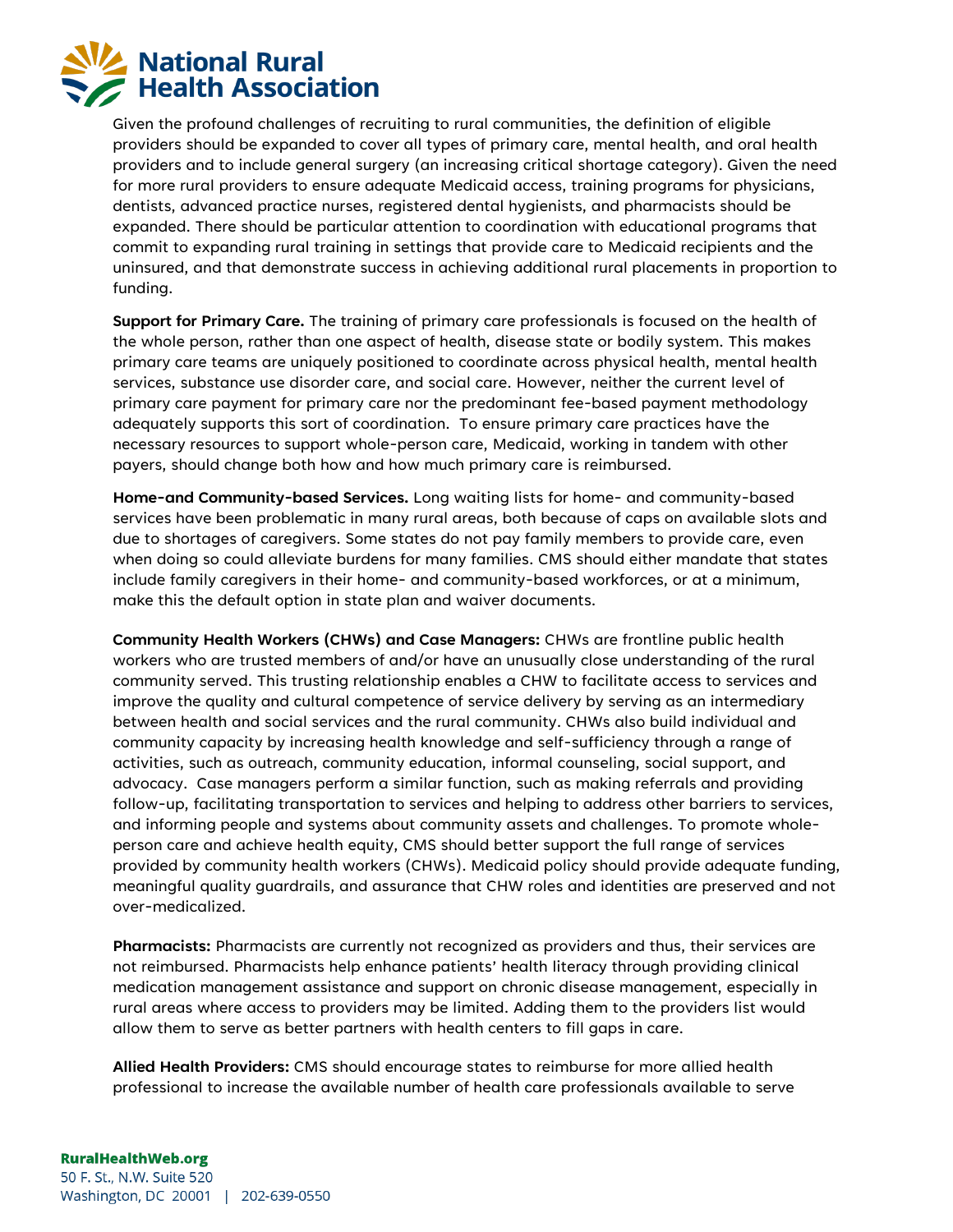

Medicaid and CHIP patients. This includes nurse practitioners, medical assistants, dental therapists, and other critical roles that serve safety-net patients.

**Objective 5: Payment rates in Medicaid and CHIP are sufficient to enlist and retain enough providers so that services are accessible. Section 1902(a)(30)(A) of the Social Security Act (the "Act") requires that Medicaid state plans "assure that payments are consistent with efficiency, economy, and quality of care and are sufficient to enlist enough providers so that care and services are available under the plan at least to the extent that such care and services are available to the general population in the geographic area." Section 1932 of the Act includes additional provisions related to managed care. Section 2101(a) of the Act requires that child health assistance be provided by States "in an effective and efficient manner…." CMS is interested in leveraging existing and new access standards to assure Medicaid and CHIP payments are sufficient to enlist enough providers to ensure that beneficiaries have adequate access to services that is comparable to the general population within the same geographic area and comparable across Medicaid and CHIP beneficiary groups, delivery systems, and programs. CMS also wants to address provider types with historically low participation rates in Medicaid and CHIP programs (e.g., behavioral health, dental, etc.). In addition, CMS is interested in nonfinancial policies that could help reduce provider burden and promote provider participation.** 

*1. What are the opportunities for CMS to align approaches and set minimum standards for payment regulation and compliance across Medicaid and CHIP delivery systems (e.g., fee-forservice and managed care) and across services/benefits to ensure beneficiaries have access to services that is as similar as possible across beneficiary groups, delivery systems, and programs? Which activities would you prioritize first?* 

Medicaid helps sustain rural hospitals and other providers. Medicaid provides economic stability for hospitals and other rural health care providers, which have unique challenges delivering care in sparsely populated areas. The Medicaid expansion substantially reduced hospital uncompensated care costs: such costs as a share of hospital operating budgets fell by about half between 2013 and 2015 in expansion states. Rural hospitals are also more likely to turn a profit if located in an expansion state. Conversely, uninsured rates among rural residents are disproportionally higher in states that have not expanded Medicaid, with the rural uninsured rate twice as high in non-expansion states in 2019 (21.5% vs. 11.8%).

Low payments in Medicaid increases demands on safety net providers, including rural hospitals. Poor federal Medicaid revenues increase fiscal strains on these providers who already face a range of challenges that have contributed to increases in closures among rural hospitals in recent years. Provider payments in rural areas must be adequate to assure Medicaid beneficiaries of financial access to services as well as to support recruitment and retention of providers. Specific protections should be implemented for rural providers, requiring state Medicaid plans to set payment rates that would reimburse the allowable cost appropriate to "economically and efficiently operated" rural providers, as defined by the states subject to approval by CMS. This approach should require that providers receiving such cost-based reimbursement receive no less when participating in managed Medicaid programs. This approach should also recognize that Medicaid programs should in some cases reimburse at a higher rate for services in rural areas than in non-rural settings to support the recruitment, operation, and retention of providers.

The vital link between adequate reimbursement for Medicaid providers and access to care for beneficiaries cannot be overstated. When rates fall, many providers either cannot afford or choose

#### **RuralHealthWeb.org**